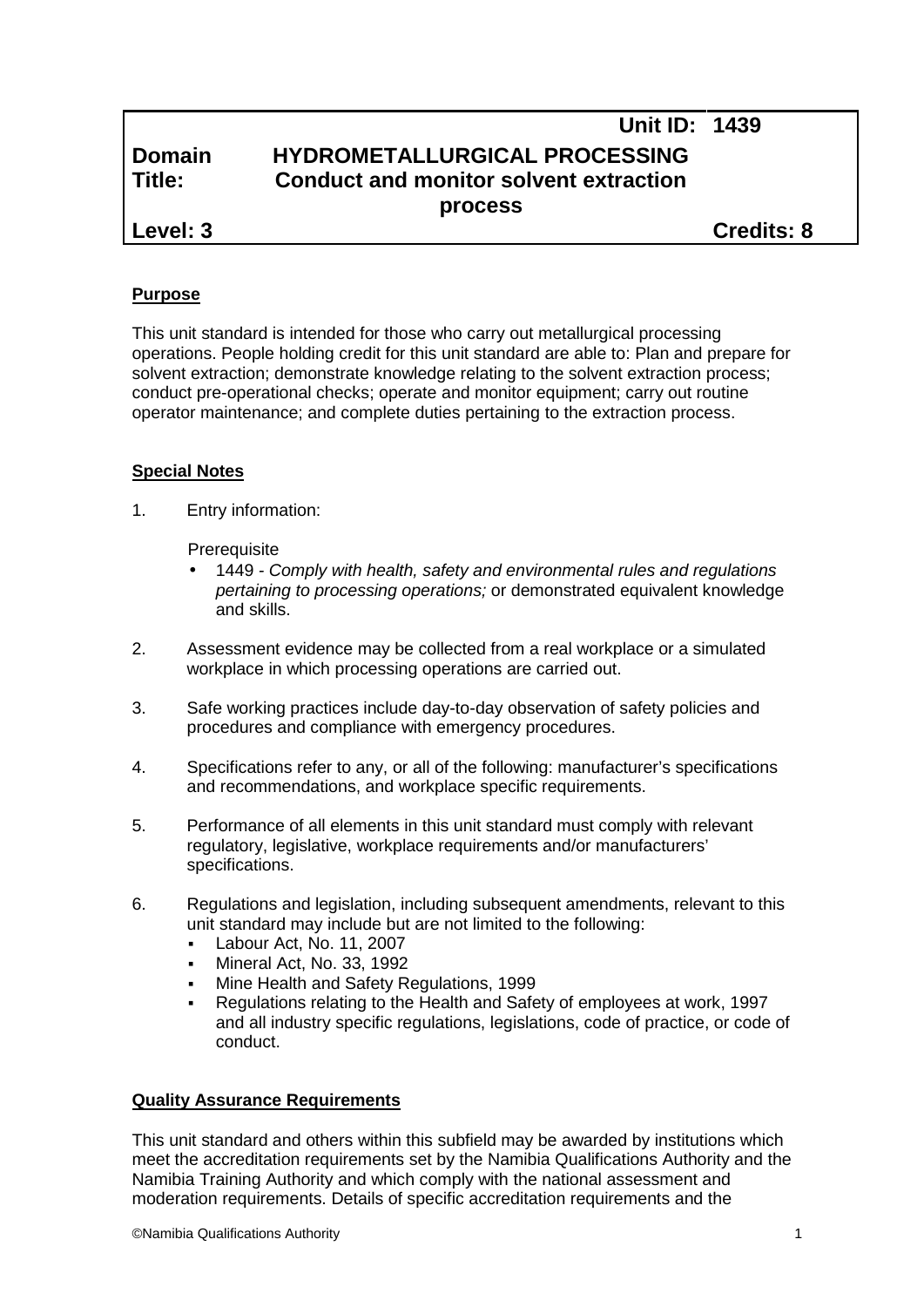national assessment arrangements are available from the Namibia Qualifications Authority and the Namibia Training Authority. All approved unit standards, qualifications and national assessment arrangements are available on the Namibia Training Authority website www.nta.com.na.

# **Elements and Performance Criteria**

# **Element 1: Plan and prepare for solvent extraction**

# **Performance Criteria**

- 1.1 Work instructions, including plans, specifications, quality requirements and operational details are obtained, explained, clarified and applied to the allocated task.
- 1.2 Safety and security requirements, including personal protective clothing and equipment are obtained from the site safety plan, workplace policies and procedures, explained, and applied to the allocated task.
- 1.3 Equipment, tools, attachments and accessories selected to carry out tasks are checked for consistency with the requirements of the job, their usability and any faults rectified or reported prior to commencement of work.
- 1.4 Environmental protection requirements are identified from the project environmental management plan and applied to the allocated task.
- 1.5 Work area is inspected and prepared according to workplace procedures.

# **Element 2: Demonstrate knowledge relating to the solvent extraction process**

### **Range**

Principal components include extraction system; auxiliary systems; safety devices; and interlocks.

# **Performance Criteria**

- 2.1 The actions and conditions pertaining to a safe, healthy environment when extracting are described.
- 2.2 The importance of solvent extraction is described in terms of achieving specified production requirements.
- 2.3 Hazards and associated risks are identified through relevant risk assessment procedures.
- 2.4 The principal components of the extraction system are identified and their functions described in terms of design and operational requirements.
- 2.5 The communication requirements pertaining to the extraction process are described.
- 2.6 Corrective actions, in case of sub-standard conditions and problems be encountered, are described.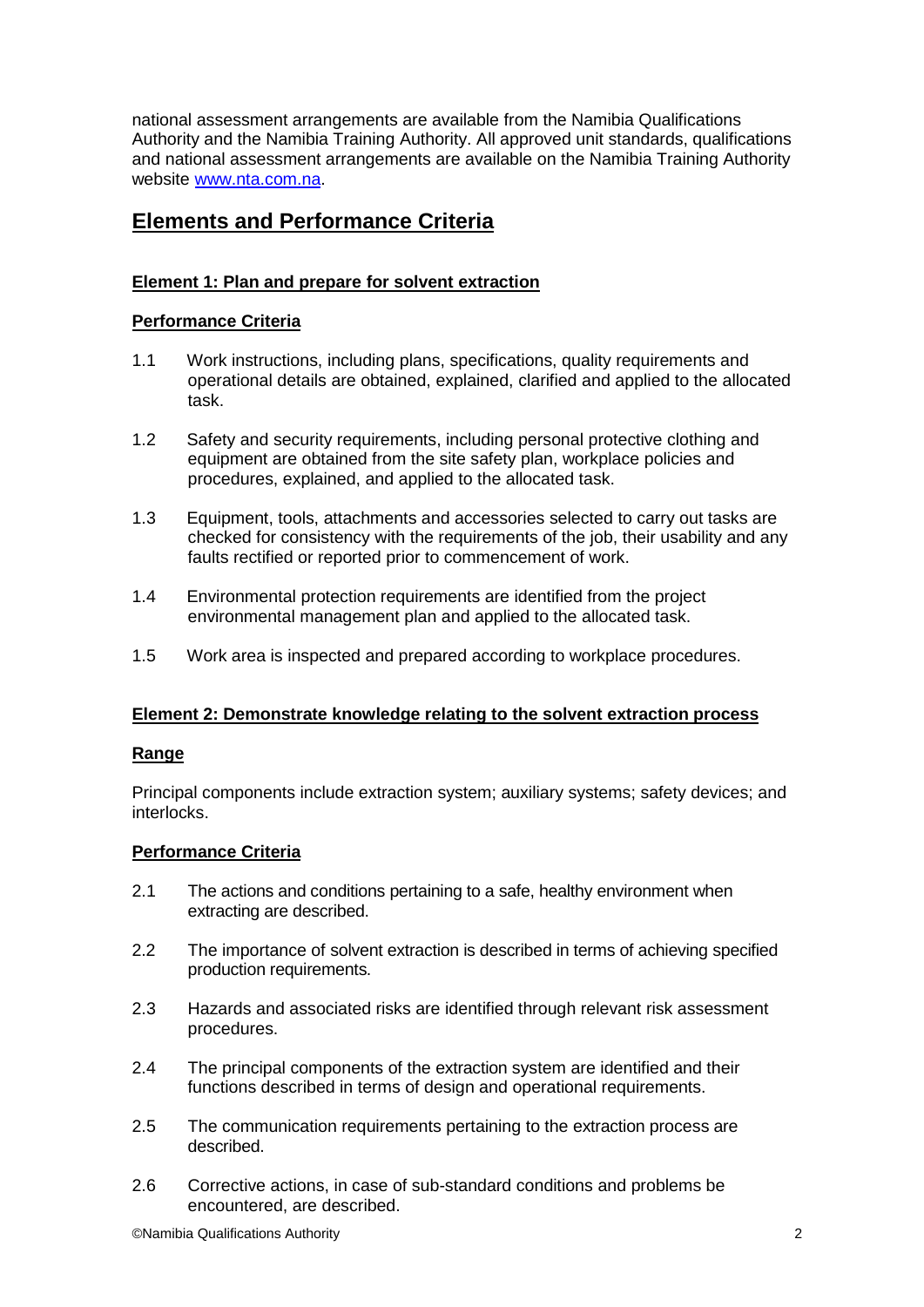# **Element 3: Conduct pre-operational checks**

# **Performance Criteria**

- 3.1 Workplace hazards and associated risks are identified, minimised or eliminated according to workplace procedures and legislative requirements.
- 3.2 The extraction system is examined and substandard conditions are reported to appropriate personnel according to workplace procedures.
- 3.3 Start-up and shutdown procedures are conducted according to manufacturer's specifications.

## **Element 4: Operate and monitor equipment**

## **Performance Criteria**

- 4.1 Workplace hazards and associated risks are identified, minimised or eliminated according to workplace procedures and legislative requirements.
- 4.2 The extraction process is started according to workplace procedures.
- 4.3 The extraction process is monitored and controlled according to workplace procedures.
- 4.4 Equipment is adjusted according to approved parameters in line with workplace procedures.
- 4.5 Reagents are added according to approved parameters in line with workplace procedures.
- 4.6 If necessary, corrective and/or reporting actions are taken according to workplace procedures.
- 4.7 Environmental protection requirements are observed.

### **Element 5: Carry out routine operator maintenance**

### **Performance Criteria**

- 5.1 Workplace hazards and associated risks are described, identified, minimised or eliminated according to workplace procedures and legislative requirements.
- 5.2 The work area is prepared in readiness for maintenance work to be carried out.
- 5.3 Maintenance, replacement or other maintenance is carried out within scope of responsibility according to manufacturer's specifications and workplace procedures.
- 5.4 System is restored to operational status and relevant documentation completed.